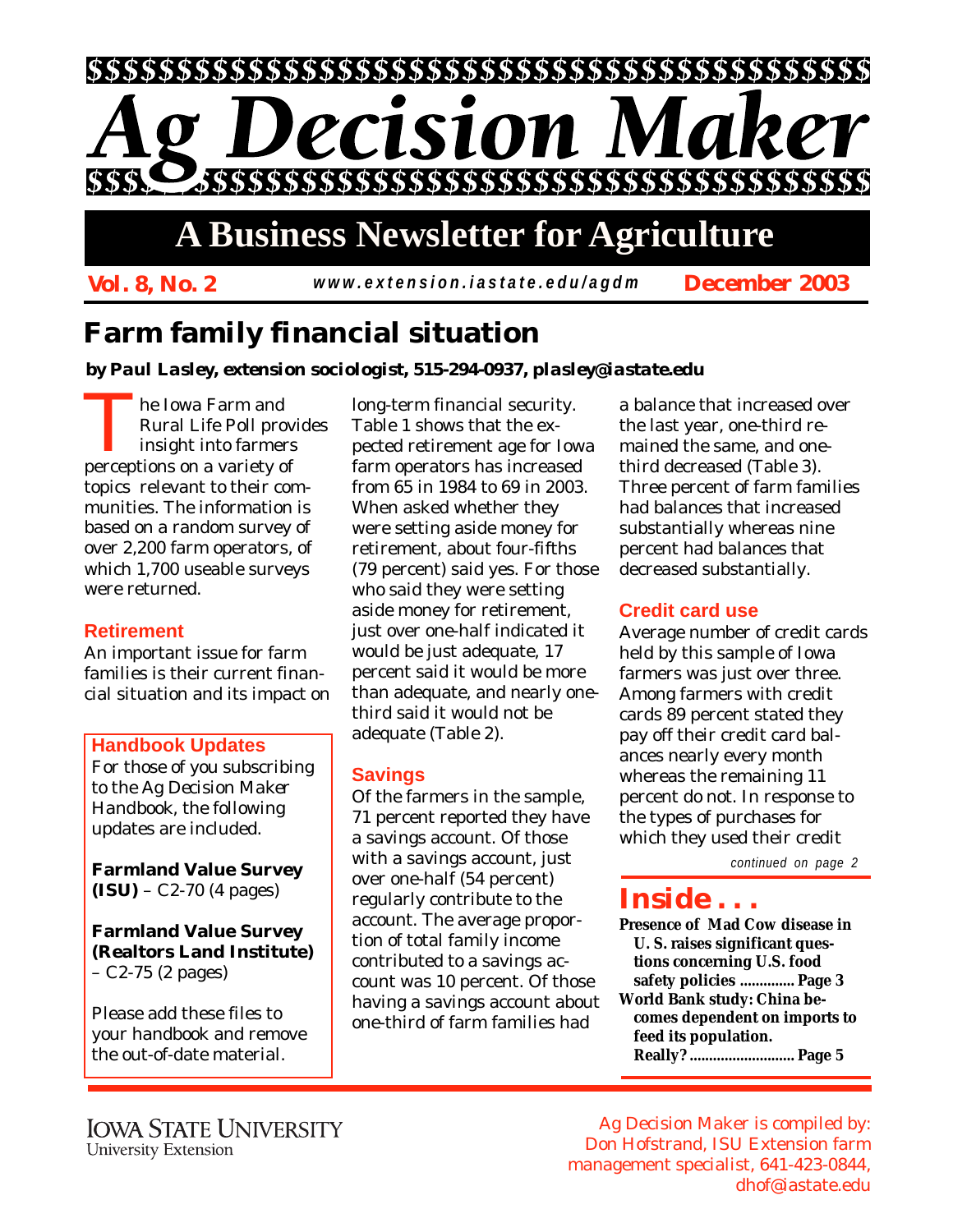*Farm family financial situation, continued from page 1*

#### **Table 1. Iowa farmers' expected retirement age**

|                                                 | Average<br>(years) |
|-------------------------------------------------|--------------------|
| Expected retirement age reported in spring 2003 | 69                 |
| Expected retirement age reported in spring 1984 | 65                 |

**Table 2. Farmers' opinions on the adequacy of their retirement savings among those farmers setting aside money.**

| Not adequate       | 30 <sup>%</sup> |
|--------------------|-----------------|
| Just adequate      | 53%             |
| More than adequate | 17%             |

cards (Table 4), the top two uses were vacation/ travel and gasoline with 54 and 42 percent respectively always or usually using their credit cards for those types of purchases. Clothing purchases was next with 25 percent, followed by eating out/entertainment (17 percent), appliances and furniture (13 percent), and groceries (9 percent).

### **Farming financial conditions**

Farmers were asked about the current financial well-being of farmers, agribusiness firms and financial institutions in their area as well as their own farm (Table 5). The same question also had been asked in 1996 and 1986. Several patterns emerge. Of the three points in time represented by the data the most difficult period for agriculture was in the mid 1980s. Financial well-being improved in the mid 1990s when a greater number of respondents answered that financial well-being was not a problem. For 2003 there again was a considerable decline in the percentage of farmers responding financial well-being was not a problem. Although in 2003 there was an increase over 1996 in the percentage responding it was a problem, the percentage was substantially smaller than in 1986. Another pattern in the data is that the responding farmers perceived the greatest impact of poor economic conditions was felt by their farmer neighbors, somewhat less by agribusinesses, and the least impact was on the financial institutions. Responding farmers also tended to assert their own situation was

#### **Table 3. Savings balance trends in 2003 among farmers with a savings account**

| Decreased substantially | 9%  |
|-------------------------|-----|
| Decreased               | 23% |
| Remained the same       | 33% |
| Increased               | 32% |
| Increased substantially | 3%  |

### **Table 4. Credit card usage patterns among Iowa farmers with credit cards**

|                          | Percent indicating use of<br>credit cards |
|--------------------------|-------------------------------------------|
| Vacation/travel          | 54%                                       |
| Gasoline                 | 42%                                       |
| Clothing                 | 25%                                       |
| Eating out/entertainment | 17%                                       |
| Appliances and furniture | 13%                                       |
| Groceries                | 9%                                        |
|                          |                                           |

better than other farmers and the agribusiness firms. In the spring of 2003, just under onethird of the farmers felt they had a moderate or serious financial problem whereas about twice as many (61 percent) believed their neighbors had a moderate or serious problem. Just under one-half believed that agribusiness firms in their area had a moderate or serious problem and only 16 percent perceived financial institutions were in financial straits.

*continued on page 3*

**Table 5. Farmers' opinions on the financial conditions in farming**

| How do you feel about the current financial well-being of?<br>Not a |             |                        |                                               |  |
|---------------------------------------------------------------------|-------------|------------------------|-----------------------------------------------|--|
|                                                                     |             | or a slight<br>problem | a problem A moderate<br>or serious<br>problem |  |
|                                                                     |             | —Percent—              |                                               |  |
| Farmers<br>in your area                                             | Spring 2003 | 32                     | 61                                            |  |
|                                                                     | Spring 1996 | 48                     | 44                                            |  |
|                                                                     | Spring 1986 | 4                      | 93                                            |  |
| Agribusiness                                                        | Spring 2003 | 43                     | 48                                            |  |
| firms in your area                                                  | Spring 1996 | 63                     | 28                                            |  |
|                                                                     | Spring 1986 | 9                      | 85                                            |  |
| Financial<br>institutions in your area                              | Spring 2003 | 74                     | 16                                            |  |
|                                                                     | Spring 1996 | 79                     | 11                                            |  |
|                                                                     | Spring 1986 | 25                     | 64                                            |  |
| Your own farm                                                       | Spring 2003 | 68                     | 30                                            |  |
|                                                                     | Spring 1996 | 77                     | 21                                            |  |
|                                                                     | Spring 1986 | 36                     | 63                                            |  |